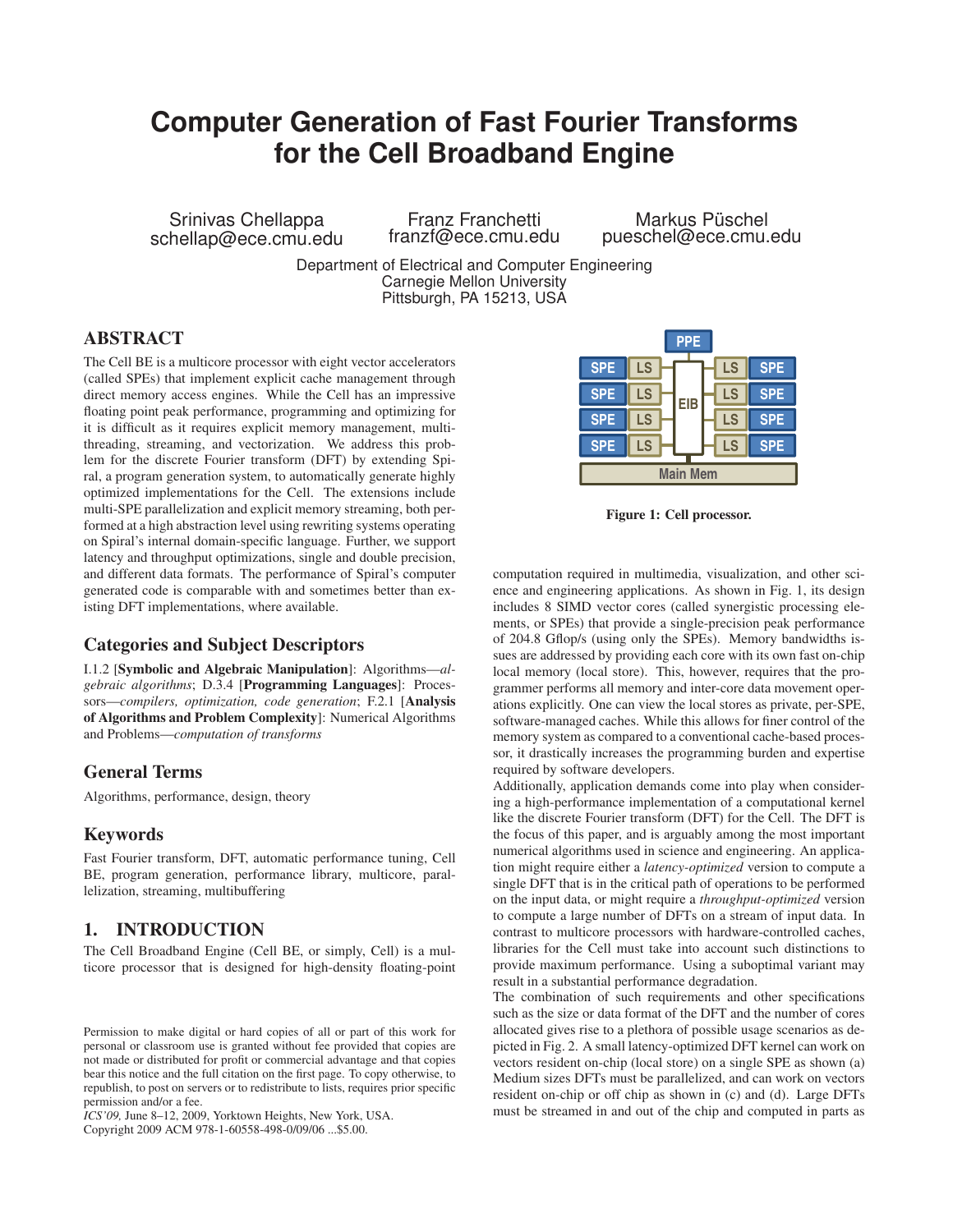

**Figure 2: Usage scenarios: (a)–(d) have to be optimized for latency (notice that only a single DFT kernel is performed in these cases); (e)–(g) have to be optimized for throughput (multiple DFTs are performed). The box with the arrow around the SPEs denotes operations on vectors resident in main memory.**

shown in (b). Throughput-optimized versions can use streaming to hide memory access costs, see (e), or execute small DFTs independently on multiple SPEs as shown in (f), or stream larger DFTs parallelized across multiple SPEs as shown in (g).

This large space of possible implementations requires many nontrivial trade-offs, many of which can only be resolved by actually implementing the candidates and picking the best-performing ones, leading to an enormous coding effort. Thus, for complex architectures such as the Cell, tool support is necessary to relieve the human programmer's burden.

**Contribution.** In this paper, we address the problem of automatically generating high-performance 1D and 2D DFT libraries for the Cell, supporting the above-mentioned usage scenarios. We do so by extending the program generation system Spiral [15] for the Cell processor, building upon and going well beyond the preliminary work in [2]. In particular, we add support for memory streaming (using explicit DMA transfers), extend Spiral's SIMD vector engine [9, 10] to support the Cell SPE vector instruction set, and support parallelizing across multiple SPEs. We also support the split and interleaved complex data formats, regular and block cyclic data distribution formats, and add support for throughput optimization of small and medium sized DFTs. We expose the choices summarized in Figure 2 to the user of Spiral and leave it to the system to find the appropriate implementation for a given usage scenario.

**Limitations.** In contrast to other approaches, our system automates the generation of fast source code directly from an input specification, but still has a couple of limitations. Firstly, our code generation system currently targets only on-chip problem sizes up to 16k (where input and output data fit completely into all the local stores used). Supporting larger off-chip problem sizes for both 1D and 2D transforms using multiple SPEs is ongoing research, (though our system already supports off-chip sizes, limited to using single SPEs for 2D DFTs, as shown in Section 4). Due to this limitation, we are unable to compare our performance with other libraries for larger problem sizes. Secondly, our system generates code only for fixed problem sizes. While this simplifies usage and application integration, code generated using our system for various problem sizes must be bundled for applications that demand a range of problem sizes. However, our approach should be extensible to general-size library generation as developed in [17].

**Related work.** Spiral is a program generation system that has previously addressed the task of generating and optimizing scalar, FMA, vector, and parallel code for linear transforms for a variety of platforms including single and multicore Intel, AMD and PowerPC processors, GPUs, and FPGAs [15, 9, 10]. Our work is built on [2], which introduced preliminary work on the generation of multithreaded code for the Cell using Spiral, for vectors resident in the local stores, distributed in a block cyclic format.

Several projects have developed hand-tuned DFT library implementations for the Cell. Cico et al. [5] achieve about 22 Gflop/s on a single SPE for DFTs of input sizes  $2^{10}$  and  $2^{13}$  resident in the SPE's local store. IBM's SDK for the Cell includes an FFT library [13]. Chow's single-SPE FFT library generator achieves 12–15 Gflop/s for a small range of 2-power sizes [3]. The remaining citations assume input and output vectors are resident in main memory, and use all 8 SPEs. Bader et al. [1] achieve 9–23 Gflop/s for parallelized DFTs of input sizes  $2^{10} - 2^{14}$ . Cico et al.'s  $2^{16}$ -sized DFT is estimated to achieve a throughput of about 90 Gflop/s [12]. FFTW [11], a latency-optimized adaptive DFT library, achieves 18–23 Gflop/s for input sizes  $2^{16} - 2^{32}$ . Chow et al. [4] achieve 46.8 Gflop/s for a  $2^{24}$ -sized DFT. Each of these projects are limited in the range of DFT sizes, input/output data formats, and memory streaming options.

Paper organization. In Section 2, we provide background on the Spiral code generation system with a focus towards the parts relevant for this paper. In Section 3, we first present our formal approach for parallelization and streaming. We then present strategies for combining parallelization and streaming to obtain libraries for various usage scenarios. We present our performance results in Section 4 and conclude in Section 5.

## **2. SPIRAL**

**Overview.** Spiral [15] is a program generator that autonomously generates a high-performance software library for some selected functionality and target platform. Spiral originally focused on linear transforms, and in particular the DFT, however, latest developments expand Spiral beyond this domain to include libraries for coding (Viterbi decoder and EBCOT encoder in JPEG 2000), linear algebra (matrix-matrix-multiplication), and image processing [7]. While Spiral still only supports restricted domains, the generated code is very fast and often rivals the performance of expertly handtuned implementations. We limit the further discussion on Spiral to the DFT.

At the heart of Spiral is a declarative representation of algorithms, symbolic computation (rewriting systems), and high-level architecture models. Spiral represents algorithms and hardware models in the same internal language (signal processing language, SPL), which a extension of the Kronecker product formalism of multilinear algebra. An intelligent search mechanism accounts for hardware details that are difficult to model. Algorithms and program transformations are encoded as rewriting rules that operate on SPL formulas to produce code.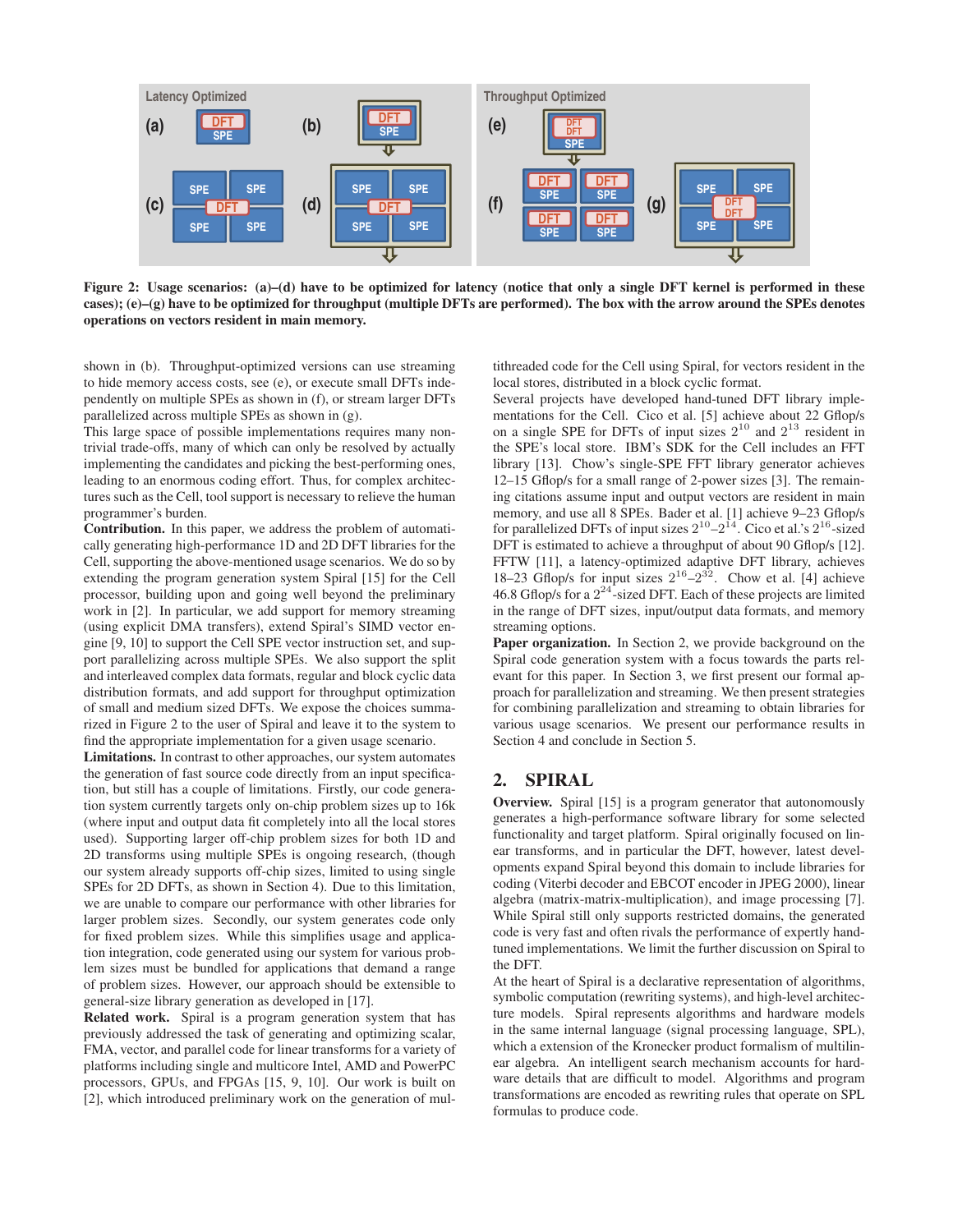

**Figure 3: Spiral's program generation system.**

**System structure.** Spiral's structure is shown in Figure 3. The input to Spiral is a problem specification containing the requested functionality and some target hardware properties, for instance "generate a 8,192-point DFT using 4 Cell SPEs," appropriately encoded in Spiral's internal language. Spiral uses *breakdown rules* to break down larger transforms into smaller kernels based on recursion. A large space of algorithms (formulas) for a single transform may be obtained using these breakdown rules. A formula thus obtained is structurally optimized to match the architecture using a rewriting system. The formula output is then translated into C code, possibly including intrinsics (for vectorized code) [9] and threading instructions (for multicore parallelism) [10]. The performance of this implementation is measured and used in a feedback loop to search over algorithmic alternatives for the fastest one.

We now discuss the internal representation of DFT algorithms, hardware architecture, and relevant program transformations in further detail.

**SPL and formula representation.** A linear transform in Spiral is represented by a transform matrix  $M$ , where performing the matrix-vector multiplication  $y = Mx$  transforms the input vector  $x$  into the output vector  $y$ . Algorithms for transforms can be viewed as structured factorizations of the transform matrices. Such structures are expressed in Spiral using its own signal processing language (SPL), which is an extension of the Kronecker product formalism [16]. The Kronecker product  $\otimes$  is defined as:

$$
A \otimes B = [a_{k\ell}B], A = [a_{k\ell}].
$$

For example,

$$
I_n \otimes A = \begin{bmatrix} A & & & \\ & A & & \\ & & \ddots & \\ & & & A \end{bmatrix}
$$

is block-diagonal, and can be visualized as shown. Based on this, the well known Cooley-Tukey FFT algorithm's corresponding breakdown rule in Spiral is:

$$
\text{DFT}_{mn} \to (\text{DFT}_n \otimes I_m) D_{n,m} (I_n \otimes \text{DFT}_m) L_n^{nm} \qquad (1)
$$

| <b>SPL Construct</b>               | Output stride Input stride |   |
|------------------------------------|----------------------------|---|
| $y=(I_n\otimes A_m)x$              |                            |   |
| $y = (A_m \otimes I_n)x$           | n                          | n |
| $y = (I_n \otimes A_m) L_n^{mn} x$ |                            | n |
| $y = L_m^{mn}(I_n \otimes A_m)x$   | n                          |   |

**Table 1: Basic SPL constructs. Strides refer to inputs and outputs of each of the** A<sup>m</sup> **matrices.**

where  $I_n$  is the  $n \times n$  identity matrix,  $D_{m,n}$  the diagonal matrix of twiddle factors (see [16] for details), and  $L_m^{nm}$  the stride permutation matrix which transposes an  $n \times m$  matrix stored in row-major order.

The two-dimensional  $\text{DFT}_{m \times n}$  is defined as the tensor product of two 1D DFTs, and the row-column algorithm is given by the factorization of the tensor product into two tensor products with identity matrices,

$$
\text{DFT}_{m \times n} \to \text{DFT}_m \otimes \text{DFT}_n \to (\text{DFT}_m \otimes I_n)(I_m \otimes \text{DFT}_n).
$$
\n(2)

Performing multiple independent DFTs (which allows for throughput optimization) is simply expressed by implementing

$$
I_n \otimes \text{DFT}_m \,. \tag{3}
$$

**Basic constructs.** The transforms considered in this paper are built from a set of basic SPL constructs which differ only in the stride at which their inputs and outputs are accessed, as shown in Table 1. The strides determine which set of input and output points are connected to the inputs and outputs of each of the  $n A<sub>m</sub>$  matrices in the constructs. The transform algorithms  $(1)$ – $(3)$  use only the first three constructs shown in Table 1 (the diagonal matrix  $D_{m,n}$  in (1) does not pose any additional problems and is handled with the methods described in [8]). Since the fundamental difference between these constructs is simply the presence or absence of a strided access pattern, we henceforth focus our discussions on how to implement  $I_m \otimes A_n$  and  $A_m \otimes I_n$  on the Cell efficiently under the scenarios summarized in Figure 2. Additionally, we study how to implement a composition of any two constructs,  $A \cdot B$ . This allows us to build implementations for 1D and 2D DFTs using (1)–(3).

**Modeling target architectures with formulas.** The key observation is that the tensor product representation of the transform algorithms in Spiral can be mapped to components of the target architecture. Using well known formula identities recast as rewriting rules, Spiral manipulates algorithms in SPL to match the target architecture [9, 10]. The issue addressed by this paper is the question of how to extend this idea to the Cell processor, which requires a combination of SIMD vectorization, multithreading, and explicit memory management via DMA.

The tensor product can be viewed as a program loop, where certain important loop properties are made explicit. This allows us to easily derive a high-performance implementation of the loop. As an example, take the construct  $I_n \otimes \text{DFT}_m$  in (1), which is an inherently parallel  $n$ -way loop with every iteration operating on a private, contiguous piece of the input vector. This construct can be mapped easily to execute in parallel on multiple SPEs. Conversely, the construct  $\text{DFT}_m \otimes I_n$  is easily translated into a SIMD vector loop.

Σ**-SPL.** Certain aspects of optimizing the DFT for the Cell requires the exposure of details that cannot be expressed with SPL formulas. Σ-SPL [8] is a extension of SPL that makes loops, and memory accesses as function of loop variables explicit, while retaining the matrix abstraction which is key to the power of SPL. Σ-SPL can be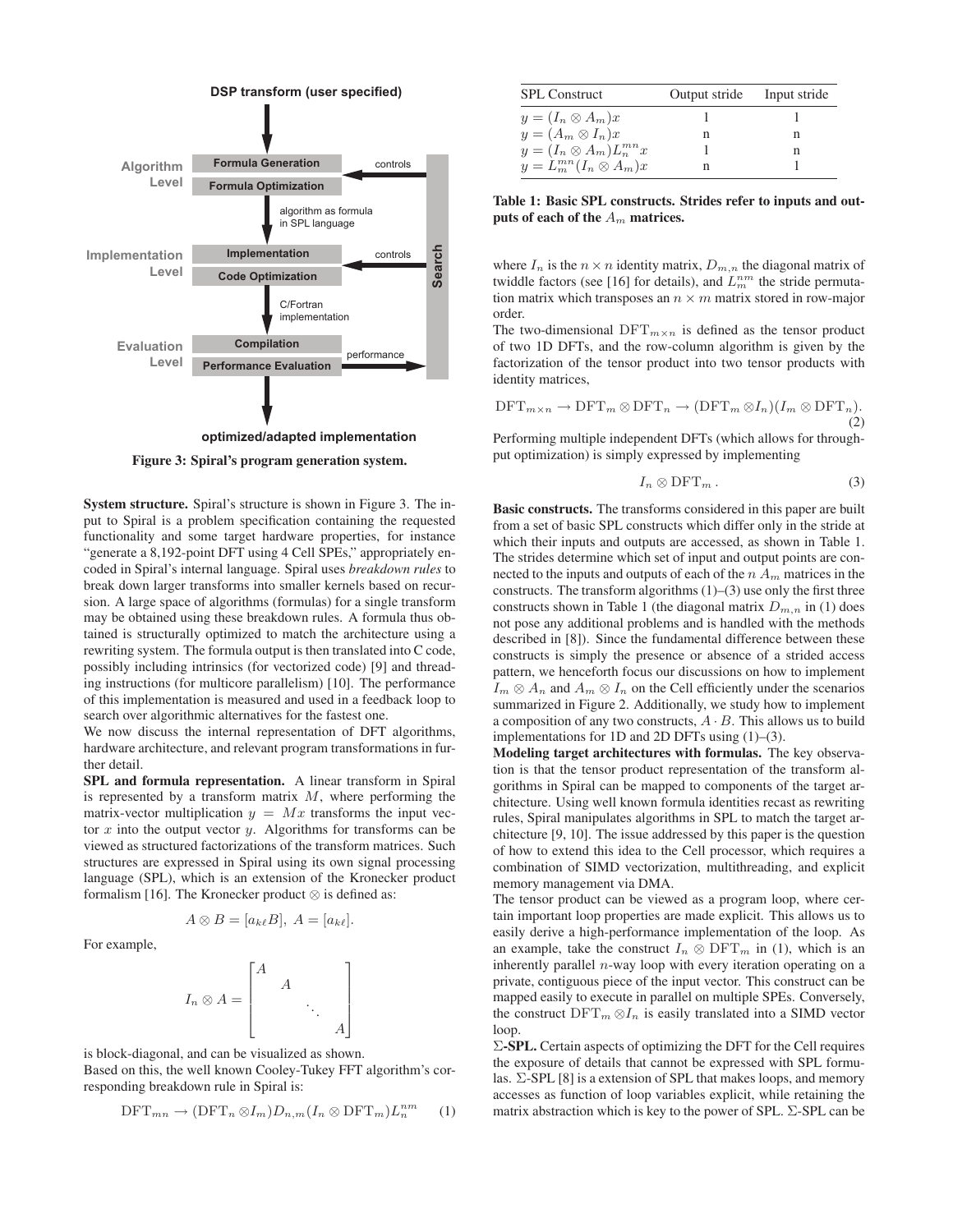seen as a abstraction layer between SPL and actual C code. Σ-SPL adds the iterative sum of matrices and matrices parameterized by index mapping functions (gather and scatter matrices) to SPL. This allows it to concisely describe loop-carried access patterns inside a matrix-based algorithm representation, which in turn, is an excellent level of abstraction to perform parallelization and streaming, as we will later see.

We first provide an intuitive introduction to  $\Sigma$ -SPL, followed by a formal definition. As an illustrating example, consider the transform  $I_2 \otimes A$  for an arbitrary  $2 \times 2$  matrix A, that operates on a vector of length 4. This construct can be written as:

$$
I_2 \otimes A = \begin{bmatrix} A \\ & A \end{bmatrix}
$$
  
=  $\begin{bmatrix} 1 & \cdot & \cdot \\ & 1 & \cdot & \cdot \end{bmatrix} A \begin{bmatrix} 1 & \cdot \\ \cdot & 1 \\ \cdot & \cdot & \cdot \end{bmatrix} + \begin{bmatrix} \cdot & \cdot & 1 & \cdot \\ \cdot & \cdot & \cdot & 1 \end{bmatrix} A \begin{bmatrix} \cdot & \cdot \\ 1 & \cdot \\ \cdot & 1 \end{bmatrix}$   
=  $\sum_{i=0}^{1} S_i A_m G_i$ , (4)

where the dots represent zero entries. In each of the summands, the two vertically long matrices, called the gather matrices, select the elements of the input vector that  $A_m$  works on, and the horizontally long matrices, called the scatter matrices, select the part of the output vector the summand writes to, and can thus be parameterized as shown.

More formally, Σ-SPL defines matrices parameterized by index mapping functions, which map integer intervals to integer intervals. A index mapping function f with domain  $\{0, \ldots, n-1\}$  and range  $\{0, \ldots, N-1\}$  is written as  $f^{n \to N} : i \mapsto f(i)$ . For convenience, we omit the domain and range where it is clear from the context. We now introduce the two index mapping functions used in this paper,

$$
h_{b,s}^{n \to N} : i \mapsto b + is, \text{ and}
$$
  

$$
q_{b,s,\mu}^{n \to N} : i \mapsto (b + \lfloor i/\mu \rfloor s)\mu + (i \mod \mu)
$$

which abstracts strided memory access at scalar, and DMA packet granularities, respectively  $(b, s, \text{ and } \mu \text{ correspond to base, stride, }$ and packet size). Index mapping functions are used to parameterize gather and scatter matrices, which encode data movement. Let  $e_k^n \in \mathbb{C}^{n \times 1}$  be the column basis vector with the 1 in k-th position and 0 elsewhere. The gather matrix for the index mapping  $f^{n \to N}$ is

$$
G(f^{n \to N}) := \left[ e_{f(0)}^N \mid e_{f(1)}^N \mid \cdots \mid e_{f(n-1)}^N \right]^\top
$$

.

Gather matrices thus gather  $n$  elements from an array of  $N$  elements. Scatter matrices are simply transposed gather matrices,  $S(f^{n\to N}) = G(f)^{\top}.$ 

The iterative matrix sum, which encodes loops, is conventionally defined. However, it does not incur operations since by design, each of the summands produce a unique part of the output vector. Based on our formal definitions, our previous example (4) is expressed in Σ-SPL using index mapping functions to parameterize gathers and scatters as  $\sum_{i=0}^{1} S(h_{2i,1}) A_m G(h_{2i,1}).$ 

**Code generation.** Since Σ-SPL formulas essentially represent loops, converting them into C code is straightforward. Gather matrices read from the input vector, which the kernel then operates on. Scatter matrices then write to the output vector. The matrix sum becomes the actual loop. Table 2 shows how the fundamental Σ-SPL constructs are derived from SPL constructs, and then translated to

C code. By applying these rules recursively, any  $\Sigma$ -SPL formula can be translated into C code.

# **3. PARALLELIZATION AND STREAM-ING VIA FORMULA MANIPULATION**

To automatically generate high-performance code for the Cell we must address three architectural characteristics: 1) within an SPE we need to produce SIMD vector code, 2) executing code across multiple SPEs requires parallelization, and 3) hiding the latency of data transfer between local stores and the main memory requires multibuffering, which is a software pipelining technique. Rather than building a Cell-specific system, we extend Spiral to support these general concepts (which we call paradigms), and then add a Cell-specific implementation layer, so our system can easily be ported to future architectures that implement the same paradigms. For vectorization, we use Spiral's existing SIMD paradigm, as developed in [9].

**Program transformations as formula identities.** We use formula identities that translate SPL formulas to mathematically equivalent (but structurally different) Σ-SPL formulas. This translation encodes program transformations like tiling, loop splitting, loop interchange, and loop pipelining, allowing us to tailor the generated code to the architectural features of the Cell processor. Using SPL as the starting point enables us to perform these techniques with simple analysis, as SPL encodes the necessary proofs explicitly in the formula. Our target,  $\Sigma$ -SPL, allows us to easily express the results of complicated restructuring.

**Rewriting via tagging.** The SPL-to-Σ-SPL identities are applied by Spiral's rewriting system. We use a *tagging system* to represent hardware parameters as part of the problem specification, and also, to guide our formula rewriting process. We introduce a tag for parallelization, and one for streaming, into Spiral's rewriting system. We express the request to rewrite a formula construct  $A_m$  into its parallel or streamed version respectively, by tagging it,

$$
\underbrace{A_m}_{\text{spe}(p,\mu)} \text{ (parallelization), or } \underbrace{A_m}_{\text{stream}(s)} \text{ (streaming).}
$$

Tags are parameterized (number of processors  $p$ , DMA packet size  $\mu$ , and s-way multibuffering), and we discuss these parameters and other paradigm-specific details in their respective sections. Note that tags can be nested when needed. We reuse the SIMD vectorization paradigm from [10] by porting it over to the Cell processor, and assume an implicit vectorization tag for all our kernels.

**Formula template.** The general idea is to rewrite the basic SPL formulas,  $I_m \otimes A_n$  and  $A_m \otimes I_n$ , into nested sums that look like

$$
\sum_{k=0}^{p-1} S(v_k) \left( \sum_{j=0}^{\mu-1} S(w_j) A_m G(r_j) \right) G(s_k),
$$
 (5)

that can be implemented efficiently as parallel program running on multiple SPEs, or as a multibuffered loop for streaming memory access. When mapped to a parallel or streaming program, the outer iterative sum in (5), and outer gather and scatter need to be interpreted and implemented with functionality beyond what is shown in Table 2. In the next two sections we discuss the functions  $v, w$ , r, and s (parameterized by the loop variables  $k$  and  $j$ ) that make (5) mathematically equivalent to  $I_m \otimes A_n$  or  $A_m \otimes I_n$ . We also show how these allow for the high performance when (5) is implemented on the Cell using multiple SPEs or under the context of memory streaming. The formal equivalence the left-hand side and right-hand side of the derived rewriting rules can be proven using formula identities outlined in [8].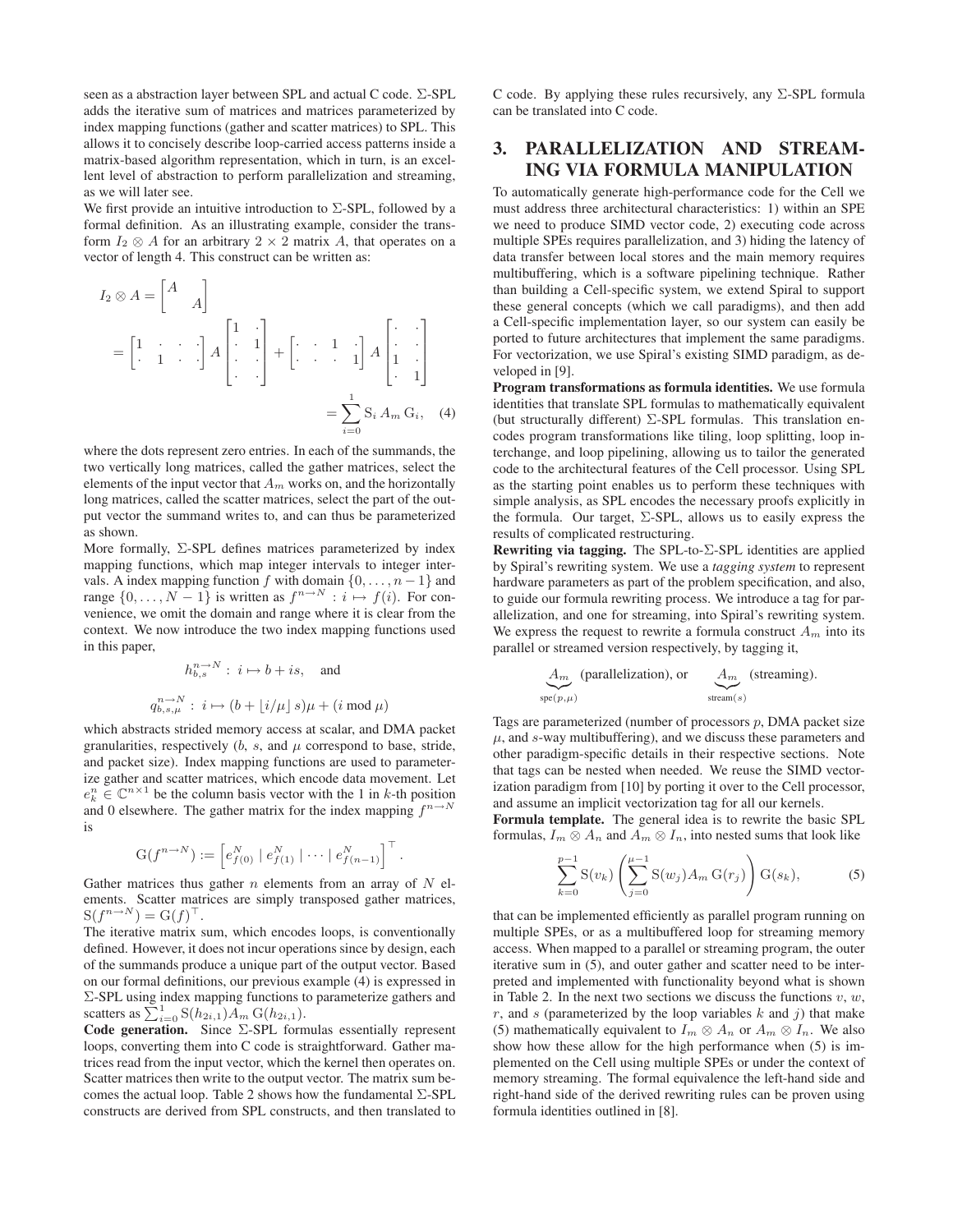| SPL.                               | $\Sigma$ -SPL                                                     | Code                                                                          |
|------------------------------------|-------------------------------------------------------------------|-------------------------------------------------------------------------------|
| $y=(A_nB_n)x$                      | $y=(A_nB_n)x$                                                     | $t[0:1:n-1] = B(x[0:1:n-1])$ ;<br>$y[0:1:n-1] = A(t[0:1:n-1])$                |
| $y=(I_n\otimes A_m)x$              | $y = \left(\sum_{i=0}^{n-1} S(h_{jm,1}) A_m G(h_{jm,1})\right) x$ | $for(i=0; i < n; i++)$<br>$v[i*m:1:i*m+m-1] =$<br>$A(x[i*n:1:i*m+m-1]);$      |
| $y=(A_m\otimes I_n)x$              | $y = \left(\sum_{i=0}^{n-1} S(h_{j,n}) A_m G(h_{j,n})\right) x$   | $for(i=0; i < n; i++)$<br>$v[i:n:i+m-1] =$<br>$A(x[i:n:i+m-1]);$              |
| $y = (I_n \otimes A_m) L_n^{mn} x$ | $y = \left(\sum_{i=0}^{n-1} S(h_{jm,1}) A_m G(h_{j,n})\right) x$  | $for(i=0; i < n; i++)$<br>$y[i * n: 1:i * m + m - 1] =$<br>$A(x[i:n:i+m-1]);$ |

**Table 2: Translating SPL to** Σ**-SPL, and then to code.** x **denotes the input and** y **the output vector. The subscripts of** A **and** B **specify the size of the (square) matrix. We use Matlab-like notation: x[b:s:e] denotes the subvector of** x **starting at b, ending at e and extracted at stride s.**

We now discuss parallelization and streaming in isolation. Later, we discuss the additional issues that arise from combining these two paradigms.

#### **3.1 Parallelization**

This section explains how to generate parallel multi-SPE code that computes a single DFT with its input and output data distributed across the local stores of the involved SPEs. The input specifications include p, the number of SPEs (if not all SPEs are involved, more than one instance can be run),  $\mu$ , the required DMA packet size, and the data format (block cyclic or natural). In essence, we view the SPEs as a distributed memory platform in which data exchanges are performed through DMA calls, on which we execute our single-program-multiple-data (SPMD) code. This paper builds on earlier ork that addresses multicore platforms within Spiral [9] and extends the preliminary work presented in [2].

Rewriting rules for parallelization instantiate (5) but contain specially marked gathers, scatters, and iterative sums. We denote a sum to be parallelized such that every iteration  $k$  runs on a different SPE by  $\Sigma$ . We introduce a specially marked gather  $\overline{G}$  and

scatter  $\overline{S}$  to abstract the fact that an SPE must use DMA communication to access non-local data, due to the access pattern of the function parameterizing the gather or scatter.

**Parallelizing**  $I_n \otimes A_m$ . We first examine the construct  $I_n \otimes A_m$ . This construct divides the input vector into  $n$  equal chunks, and multiplies each of those chunks with the kernel  $A_m$ . It is thus embarrassingly parallel, and completely load balanced for  $n$  processors. For a distributed memory platform (Cell), this represents each processor (SPE) performing a computation on vectors starting and ending in its own local memory (LS). Manipulating this construct to work on p processors where  $p \leq n$  is accomplished by using the identity  $I_n = I_p \otimes I_{n/p}$ . This manipulation results in obtaining a formula that matches (5) and is equivalent to loop splitting. The rewriting rule for  $I_n \otimes A_m$  is

$$
\underbrace{I_n \otimes A_m}_{\text{spe}(p,\mu)} \to
$$
\n
$$
\sum_{k=0}^{p-1} \mathcal{S}(h_{kmm/p,1}) \left( \sum_{j=0}^{n/p-1} \mathcal{S}(h_{jm,1}) A_m \mathcal{G}(h_{jm,1}) \right) \mathcal{G}(h_{kmm/p,1}).
$$
\n(6)

The outer scatter and gather in this case read and write with a stride of 1, and thus do not involve DMA instructions since they access only local data.

**Parallelizing**  $A_m \otimes I_n$ . Finding the right functions v, w, r, and s to make  $A_m \otimes I_n$  match (5) is more complicated. In this case we need to perform a formula manipulation that is equivalent to loop tiling (splitting a loop and subsequently interchanging it). The construct  $A_m \otimes I_n$  also represents applying  $A_m$  n times to parts of the input data, however, the input data to a single  $A_m$  is now read from and written to at a stride of n, i.e., the data of multiple  $A_m$ are interleaved. Consecutive loop iterations touch contiguous data and thus need to be executed on the same SPE. We need to find a formula that is translated into two nested loops, where the outer loop operates across the multiple nodes (SPEs) and the inner loop operates on contiguous data within a single node. The outer loop in this setup needs to gather data from other SPEs, resulting in internode communication. On the Cell this communication is translated into inter-core DMA operations. There is a degree of freedom in performing the tiling operation, and we choose to maximize DMA performance by maximizing DMA packet size. A similar approach to the previous case allows us to arrive at the rewrite rule,

$$
\underline{A_m \otimes I_n}_{\text{spec}(p,\mu)} \rightarrow
$$
\n
$$
\sum_{k=0}^{p-1} \sum_{k=0}^{n} \mathcal{S}(q_{k,n/\mu,\mu}) \left(\sum_{j=0}^{\mu-1} \mathcal{S}(h_{j,\mu}) A_m \mathcal{G}(h_{j,\mu})\right)^{\text{DMA}} \mathcal{G}(q_{k,n/\mu,\mu}),
$$
\n
$$
\mu = n/p \quad (7)
$$

A synchronization barrier at the end of the computation of this block is necessary because the SPEs send DMA packets to the LSs of the other SPEs at the end of the computation. The barrier guarantees the completion of all these DMAs, allowing each SPE to proceed working on newly arrived data. Our synchronization barrier is implemented using mailbox messages sent between the SPEs.

**Parallelizing**  $A \cdot B$ . The fact that some constructs introduce intercore communication requires us to investigate the composition  $A \cdot B$  of two parallelized  $\Sigma$ -SPL constructs A and B. If at the interface between two parallelized constructs both require communication, these two communication steps can be combined into a single communication step. The first one performs a scatter operation (producer), followed by the second one that immediately performs a gather operation (consumer) on the same data, which hurts perfor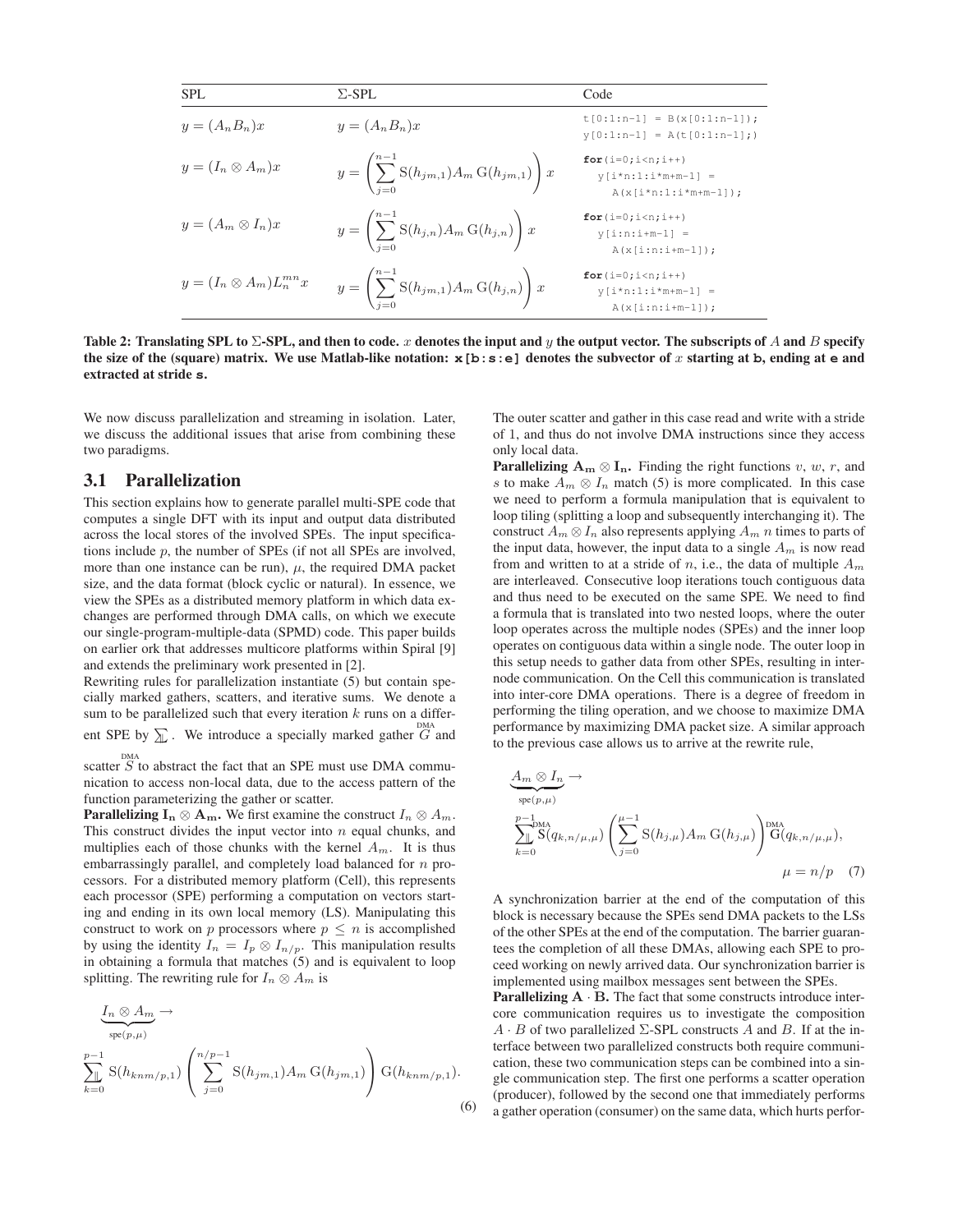mance. The most general solution to this is to build an address table for each such scatter to allow it to know the ultimate destination of each data packet through the entire scatter-gather pair. The scatter thus becomes DMA send operations, while the gather is rendered into a null operation. Another reason to perform this optimization is to allow the DMA packets to be sent as soon as they are ready, so communication can occur in the background.

**Trade-offs and constraints.** Like on most distributed memory machines, achieving performance on the Cell requires large packet sizes for reasonable DMA performance [14]. When applying the rules discussed in this section to (1), we obtain two parallel stages. The choice of  $m$  and  $n$  in (1) allows us to trade kernel size for DMA packet size to find an overall good mapping of the DFT to multiple SPEs. However, the maximally achievable DMA packet only grows with the square root of the DFT size, and only DFTs up to  $2^{15}$  can fully be fit in the combined storage of 8 SPEs, limiting the achievable performance. By allowing a different data layout—the block-cyclic distribution—we change the index mapping function of the first stage's gather and the last stage's scatter into functions not requiring any communication. With this distribution, we therefore have the option of eliminating two of the three all-to-all communications to obtain significantly higher performance.

#### *3.1.1 Example: SPL to code*

We provide an example that illustrates the code generation process starting from a functional description at the SPL level, and ending in production of C code. We generate code for a 1D DFT of size 64, parallelized for 2 SPEs. We start by representing this at the SPL level using tags:

$$
\underbrace{\mathrm{DFT}_{64}}_{\mathrm{spe}(2,4)} \rightarrow \underbrace{(\mathrm{DFT}_8 \otimes I_8)D_{8,8}}_{\mathrm{spe}(2,4)} \underbrace{(I_8 \otimes \mathrm{DFT}_8)L_8^{nm}}_{\mathrm{spe}(2,4)}
$$

Note that the largest DMA packet size that can be specified for a DFT of size 64 is 4 complex elements, yielding 32 bytes in single precision. Cell DMA operations larger than 16 bytes must be in multiples of 16 bytes, which can be guaranteed using our tagging system. Data involved in DMA transfers must be aligned at 16-byte boundaries, which our rewriting rules implicitly take into account. Using a generalization of (6) and (7), we perform parallelization to obtain:

$$
\sum_{k=0}^{p-1} \mathbf{S}(q_{k,2,4}) \left( \sum_{j=0}^{4-1} \mathbf{S}(h_{j,4}) \, \text{DFT}_8 \, \mathbf{G}(h_{j,4}) \hat{D} \right)^{\text{DMA}} \mathbf{G}(q_{k,2,4}).
$$
\n
$$
\sum_{k=0}^{p-1} \mathbf{S}(h_{32k,1}) \left( \sum_{j=0}^{8/p-1} \mathbf{S}(h_{8j,1}) \, \text{DFT}_8 \, \mathbf{G}(h_{j,4}) \right)^{\text{DMA}} \mathbf{G}(q_{k,2,4}) \quad (8)
$$

The inner DFT kernels, which can optionally be tagged for vectorization, must be fully expanded before code can be generated (not shown). Also note that the twiddle factors can be merged to the right or to the left, and handled trivially. Since we have a composition of two parallel constructs, for performance reasons stated earlier, we convert the regular scatter to a DMA scatter which effectively handles the permutation in the succeeding DMA gather. The DMA gather at the composition interface is thus rendered into a null operation. Below, we show pseudo-C code generated from the expression above.

```
void DMA_SCATTER(source*, dest*, pk_size)
 spu_mfcdma64(source, dest, size*8, 1, MFC_PUT_CMD) }
```

```
void DMA_GATHER(source*, dest*, pk_size)
{ spu_mfcdma64(source, dest, size*8, 1, MFC_GET_CMD) }
void all_to_all_synchronization_barrier
{ spu_mfcstat(MFC_TAG_UPDATE_ALL);
  // Perform synchronization using mailbox msgs
}
/* Complex-to-complex DFT size 64 on 2 SPEs */
dft_c2c_64(float *X, float *Y, int spuid)
  // Block 1 (IXA)Lfor(i:=0; i<=7; i++) // Right most gather
  { DMA_GATHER(gath_func(X,i), gath_func(T1,i), 4) }
spu_mfcstat(MFC_TAG_UPDATE_ALL); // Wait on gather
   // compute vectoried DFT kernel of size m
  for(i:=0; i<=7; i++) // Scatter at interface
   { DMA_SCATTER(scat_func(T1,i), scat_func(T2,i), 4) }
  all_to_all_synchronization_barrier();
  // Block 2 (AxI)
  /* Gather is a no operation since the scatter above
     accounted for it */
  // compute vectoried DFT kernel of size n
  for(i:=0; i<=7; i++) // Left most scatter
   { DMA_SCATTER(scat_func(T1,i), scat_func(Y,i), 4) }
  all_to_all_synchronization_barrier();
```
The pseudo-code above shows the general structure of our code. In practice, several loop optimizations are performed before such code is generated, and the resulting code is compiled using a traditional compiler like spu-gcc.

## **3.2 Streaming**

}

When working on data resident in the main memory with the Cell platform, we first need to issue explicit commands to bring them on-chip into the SPEs' local stores. Although memory access is usually expensive, the explicit control over the memory system handed to us by the Cell is an advantage since we can devise and implement an optimal caching strategy. Our caching strategy is to use a streaming technique known as multibuffering<sup>1</sup>. This involves computing on a block of data at a time, while simultaneously writing back the results of the previously computed block, and reading in the input for the next block to be computed, thus partially or fully hiding memory access costs. In this section, we discuss multibuffering using a single SPE.

Below, we derive rewrite rules for our basic SPL constructs that can be implemented efficiently using DMA commands implementing multibuffering. To mark multibuffered loops, we introduce an iterative sum specially tagged for streaming,  $\sum$  . Such sums use

software pipelined implementations: the gather  $\hat{G}$  for iteration  $k$ needs to be executed in iteration  $k-1$  and the scatter S for iteration k in iteration  $k + 1$ . We discuss Cell-specific implementation details after deriving the rewriting rules.

**Streaming**  $I_n \otimes A_m$ . Similar to parallelization, the  $I_n \otimes A_m$  construct is easily streamed since it works on independent parts of the data with chunk size  $m$ . To stream this construct, we perform the same loop splitting technique as for parallelization but interpret the result as a multibuffered loop as shown below.

<sup>&</sup>lt;sup>1</sup>The name arises from the multiple buffers that need to be maintained in order to use this strategy. We use the term "multibuffering" interchangeably with the term "streaming" in this paper.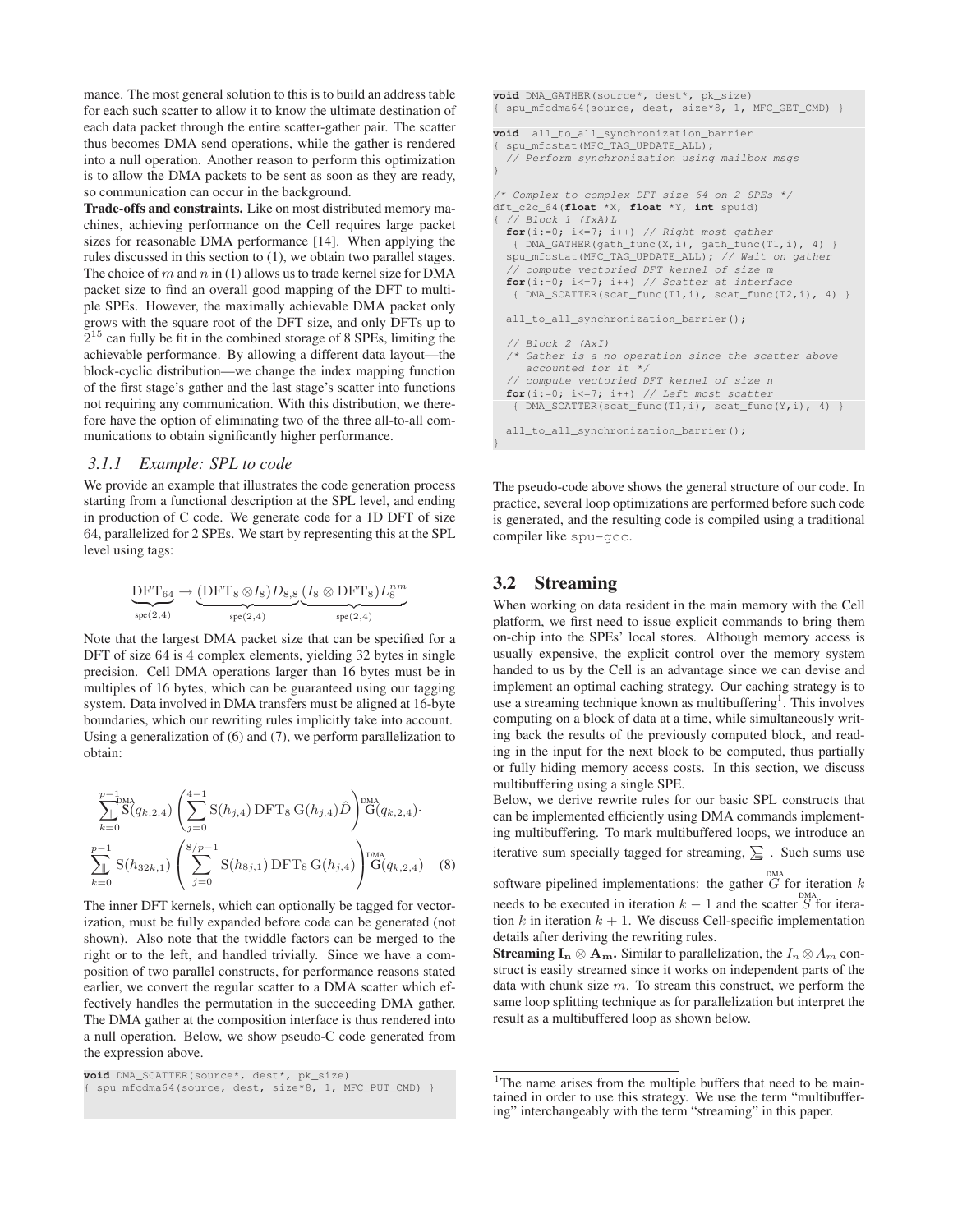$$
\underbrace{I_n \otimes A_m}_{\text{stream}(s)} \rightarrow
$$
\n
$$
\sum_{k=0}^{s-1} \mathbf{S}(q_{k,1,m\mu}) \left( \sum_{j=0}^{\mu-1} \mathbf{S}(h_{jm,1}) A_m \mathbf{G}(h_{jm,1}) \right) \mathbf{M}(q_{k,1,m\mu}),
$$
\n
$$
\mu = n/s. \quad (9)
$$

In (9), the scatter  $\mathcal{S}(q_{km,1,m\mu})$  yields one DMA-put operation of size  $m\mu$  for each iteration of the streamed loop. Similarly, the gather  $\mathbf{G}(q_{km,1,m\mu})$  yields one DMA-get operation of size  $m\mu$ . A kernel of size  $m\mu$  must thus fit on-chip. To illustrate what this loop does, and to show the structure of the resulting C code, we translate (9) into skeleton code:

```
// DMA_GET chunk 0; Block on completion of DMA
// DMA_GET chunk 1 (in background)
// Compute 0'th FFT chunk;
// Block on completion of outstanding DMAs
for(int k=1 to s-2) // Runs on p SPEs
    // Initiate DMA_PUT chunk k-1;
    // Initiate DMA_GET chunk k+1;
    // Compute k'th chunk (DMAs proceed in background)
    // Block on completion of outstanding DMAs
}
// DMA_PUT chunk s-2; (in background)
// Compute chunk s-1
// DMA_PUT chunk s-1;
// Block on completion of outstanding DMAs
```
**Streaming**  $A_m \otimes I_n$ . As with the parallelization, manipulating the  $A_m \otimes I_n$  construct to perform streaming is more complicated. To compute each  $A_m$  within this construct, we need  $m$  points from the input vector. However, in this case, these points are noncontiguous in memory, and need to be gathered at a stride of  $n$ . Since we desire maximum possible DMA packet sizes (with a 16 byte architecture-imposed minimum) for reasonable DMA performance, our approach is to perform multiple  $A_m$  kernels at once. This allows selection of  $A_m$  kernels whose input points are contiguous in memory. We therefore perform tiling through loop splitting, leading to the rewrite rule

$$
\underline{A_m \otimes I_n}_{\text{stream}(s)} \rightarrow
$$
\n
$$
\sum_{k=0}^{s-1} \mathcal{S}(q_{k,s,\mu}) \left( \sum_{j=0}^{\mu-1} \mathcal{S}(h_{j,\mu}) A_m \mathcal{G}(h_{j,\mu}) \right) \mathcal{S}(q_{k,s,\mu}),
$$
\n
$$
\mu = n/s. \quad (10)
$$

(10) results in  $m$  DMA-put and  $m$  DMA-get operations, each with a packet size of  $\mu$ , for each iteration of the streamed loop. We use the Cell's DMA list feature for larger values of  $m$  to avoid overflowing the SPE's DMA queue.

**Streaming** A · B**.** Composing two or more streaming Σ-SPL constructs is conceptually simple: each of the stages simply read from memory and write back to memory. However, for kernels where the working set fits on-chip, we can avoid going off-chip to main memory in between the composed stages, and instead have the SPEs perform an all-to-all communication, taking advantage of the high bandwidth on-chip interconnect (Element Interconnect Bus).

**Trade-offs and constraints.** Similar considerations as in the parallelization case apply for streaming. Again, we maximize packet size and trade off kernel sizes between the two stages in (1).

Code generation for the streaming paradigm is similar to code generation for parallelization. We do not provide a detailed example due to space constraints.

| Tagged<br>Specification                                           | Description                                                            |
|-------------------------------------------------------------------|------------------------------------------------------------------------|
|                                                                   | (a) Latency-optimized usage scenarios                                  |
| $\text{DFT}_m$                                                    | DFT parallelized across $p$ SPEs, LS-LS                                |
| $\text{spe}(p,\mu)$<br>$\text{DFT}_m$                             | DFT running on a single SPE, mem-mem                                   |
| stream $(1)$<br>$\text{DFT}_m$<br>$\text{spe}(p,\mu)$             | Large DFT parallelized across $p$ SPEs, mem-<br>mem, streamed in parts |
| stream $(1)$<br>$\text{DFT}_{m \times n}$<br>stream $(min(m, n))$ | Large 2D DFT on a single SPE, mem-mem,<br>streamed in parts            |

*(b) Throughput-optimized usage scenarios*

| $I_s \otimes \mathrm{DFT}_m$ | Streaming across s DFTs, using a single SPE                                     |
|------------------------------|---------------------------------------------------------------------------------|
| stream $(s)$                 | $I_p \otimes I_s \otimes \text{DFT}_m$ Streaming across s DFTs, parallelization |
| stream $(s)$                 | across p SPEs (small DFTs)                                                      |
| $\text{spe}(p,\mu)$          | Streaming across s DFTs, each DFT paral-                                        |
| $I_s \otimes \mathrm{DFT}_m$ | lelized to run on $p$ SPEs (mid-sized DFTs)                                     |
| $spe(p,\mu)$<br>stream $(s)$ |                                                                                 |

**Table 3: DFT usage scenarios for the Cell. All DFTs assume a vectorization tag with innermost nesting.**

#### **3.3 Generating optimized code for various usage scenarios**

In the previous sections, we saw how we can apply our parallelization and streaming paradigms to constructs fundamental to our domain. In this section, we show how we can apply one or more of the three paradigms (including vectorization) available to us to obtain the various usage scenarios presented in Fig. 2. Table 3 shows various usage scenarios that can be described using our tags. Table 3(a) shows latency-optimized scenarios (can be used to compute a single DFT), and Table 3(b) shows throughput-optimized scenarios (available only when performing s DFTs). We now describe how to implement these cases using our framework, including a description of the formal loop merging where necessary.

**Throughput optimization.** In this case, we assume that we compute a large number of DFTs on contiguous chunks of the input data, with data resident in main memory. Execution of (small) DFTs in parallel across multiple SPEs and optimization using streaming (multibuffering) are the two main tools we use for throughput optimization. In the first case in Table 3(b) we specify that we want to compute s DFTs, using a single SPE (implied). This scenario is easily accomplished by using our rewrite rule (9) and generating code.

In the second case in Table 3(b) we specify that we want to compute a total of  $p \cdot s$  DFTs, using p SPEs, with s DFTs streamed to each SPE. This is the simplest case we support, and thus serves well as an example to explain our framework. Converting this case to Σ-SPL, we obtain a nested sum as expected. However, the outer parallel sum that distributes the input vector across the SPEs assumes a global view of the local stores. In order to express each SPE independently reading and writing to its assigned chunk from memory, we move the outer loop's gather and scatter into the inner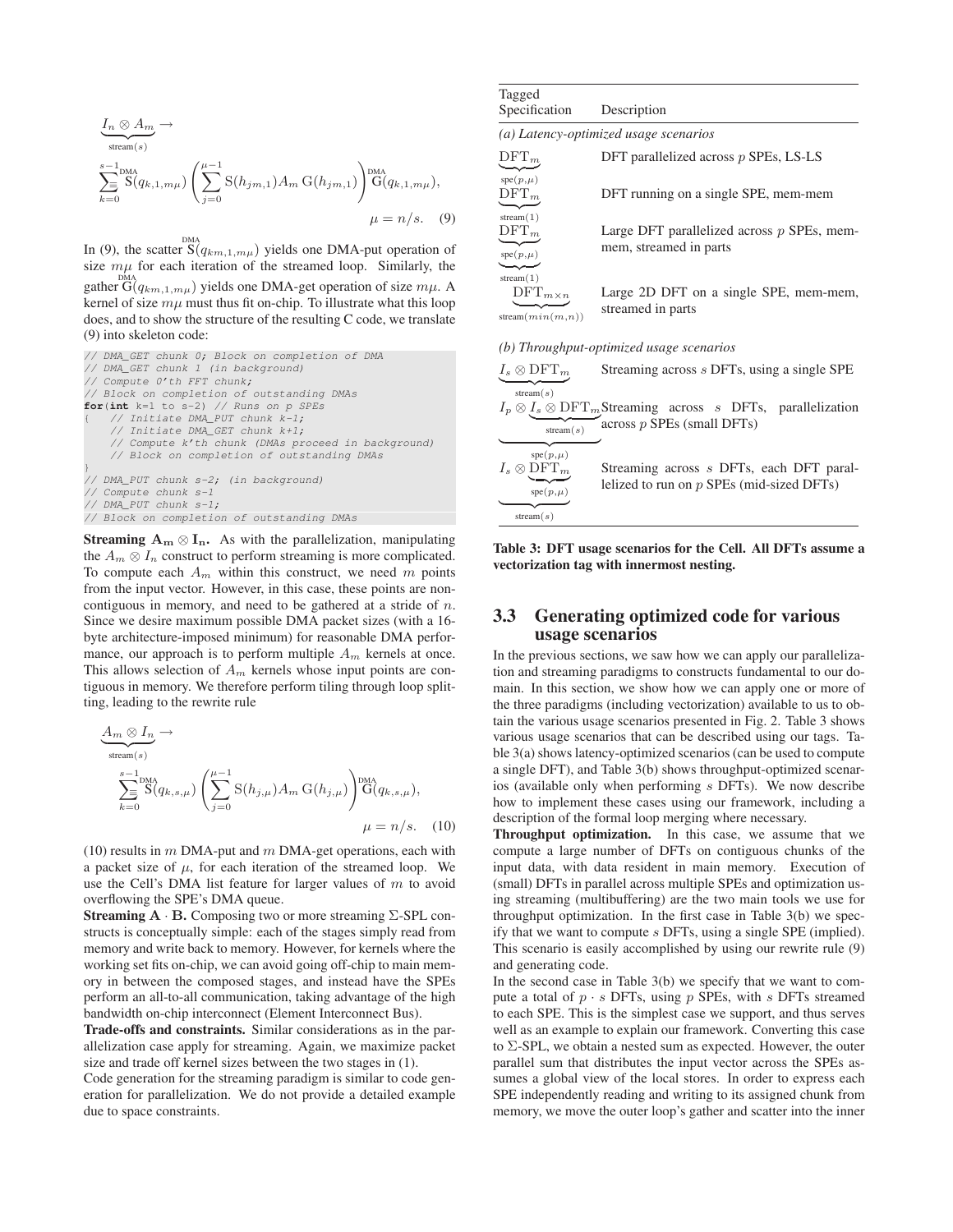**DFT on a single SPE (2-powers, LS-LS)**

Performance [pseudo Gflop/s]



**Figure 4: Single SPE performance comparison for single precision split-complex input. Higher is better.**

loop, using identities in [8], as shown below:

$$
\sum_{i=0}^{p-1} S(q) \left( \sum_{j=0}^{s-1} S(h) \, \text{DFT}_m \, G(h) \right) G(q) \to
$$
\n
$$
\sum_{i=0}^{p-1} \sum_{j=0}^{s-1} S(q) S(h) \, \text{DFT}_m \, G(h) G(q) \tag{11}
$$

The third case in Table 3(b) involves streaming across s DFTs, each executed in parallel across p SPEs (notice the tag nesting order). This works best for medium sized kernels that benefit from parallelization. Similar to the previous case, the parallel scatter/gather must be manipulated such that each SPE to writes directly into its own chunk in memory. The difference is in the loop nesting order, as shown below.

$$
\sum_{j=0}^{s-1} S(q) \left( \sum_{i=0}^{p-1} S(h) \, \text{DFT}_m \, G(h) \right) \stackrel{\text{DMA}}{\longrightarrow} G(q) \to
$$
\n
$$
\sum_{j=0}^{s-1} \sum_{i=0}^{p-1} S(q) \, S(h) \, \text{DFT}_m \, G(h) \stackrel{\text{DMA}}{\longrightarrow} G(q) \quad (12)
$$

We can further optimize this scenario by using our formal loop merging framework [8] to fold the cost of converting to/from the block cyclic data format used in [2] into the DMA scatter and gather from main memory.

**Latency optimization.** In this case, our goal is to compute a single DFT, with vectors resident either in the local stores or in main memory. We handle the first case in Table 3(a) by breaking down the DFT into its factors as shown in (1), and applying our parallelization identities to each of them, followed by the composition rule. The second case in Table 3(a) is simply handled by wrapping our DFT kernel with DMA get and put instructions.

We handle the third case similarly, with the exception that a parallelized kernel is now used. Finally with the fourth case, we first break down the 2D DFT into its recursive factors, and then apply streaming to the composition of the factors, as presented in Section 3.2. This thus works even if the entire 2D kernel cannot be held within the local store of a single SPE, as we work on small chunks at a time. In principle, though our framework supports streaming and computing any large DFT in parts, along with parallelization, due to the complexity of the loop manipulations, these are outside the scope of this paper.

#### **4. EXPERIMENTAL RESULTS**

We now evaluate our generated DFT kernels on the Cell under various scenarios (single-SPE, multiple SPEs, and streaming from main memory), and compare our performance with the fastest available third-party implementations, whenever possible.

**Experimental setup.** We evaluated our generated single precision 1D and 2D DFT implementations on a single Cell processor of an IBM Cell Blade QS20 running at 3.2GHz, and double precision implementations on a PowerXCell 8i based system at Mercury Computer Systems, Inc. Our code was compiled with the GCC compiler for the SPE, spu-gcc, which is a part of the Cell SDK version 3.1. Our results are shown in Fig. 5, and we discuss them here.

**Timing methodology.** For experiments that measured the performance of latency-optimized kernels, we measured the execution time of a single kernel using the SPEs' decrementers. We timed an adequate number of iterations to ensure timing stability and precision. We measured the performance of throughput-optimized kernels by running several iterations and measuring the runtime of the steady state of the computation.

All our plots display normalized inverse runtime measured in pseudo Gflop/s, computed by  $5n\log_2(n)/(\text{runtime [s]} \cdot 10^9)$ , where  $n$  is the size of the 1D or 2D DFT kernel in complex samples (i.e., for a DFT $_{k\times k}$ ,  $n = k^2$ ).

**Vector DFT on a single SPE.** Fig. 5(a) and Fig. 5(b) show the single-core performance of our generated DFT kernels for 2-power and non 2-power sizes, respectively, for single precision (labelled "float") and double precision (labelled "double") data resident in the local store. These vectorized DFT kernels are important building blocks in all our parallel and streaming implementations. Our generated code achieves 16–21 Gflop/s for single precision, and 8 Gflop/s for double precision.

In Fig. 4, we compare the performance of our single-precision splitcomplex kernels to hand-tuned code from Mercury [5], Chow [3], and the IBM SDK FFT library [13] as measured in [3]. The maximum performance achieved by our single precision generated code is currently slower (0.73x–0.85x) than Mercury, although our code achieves its performance peak for smaller sizes. Our code is faster by a factor of 1.06x–1.6x when compared to Chow's library, and 1.83x–3x faster than IBM's SDK.

**Parallel DFT across multiple SPEs, data in local stores.** Due to space limitations, we henceforth focus on FFTs operating on single precision input data, although our system can generate similar code for double precision input too. Fig. 5(c) and (d) display the performance of our generated parallel, multi-SPE DFT kernels, again with data resident in the local stores. These kernels use single-SPE vectorized kernels as building blocks. We generate and evaluate code for two standard data distributions: Fig. 5(c) shows results for data in the *block cyclic* format, i.e., data is distributed across the SPEs' local stores in a round-robin fashion using a suitable block size. Fig. 5(d) shows results for the standard block distribution (i.e., data is cut into  $p$  contiguous blocks for  $p$  SPEs). We achieve close to 80 Gflop/s for a  $2^{15}$ -point DFT across 8 SPEs using a block cyclic format, and about 53 Gflop/s for a  $2^{14}$ -point DFT with a standard distributed format. The block cyclic data distribution requires less communication (and thus achieves better performance), compared to the standard distribution. We employ these kernels as building blocks for our streaming DFT implementations.

**DFT** on multiple SPEs, data in main memory. Fig.  $5(e)$ – $(g)$ display the performance of parallelized DFT kernels with data beginning and ending in main memory. Fig. 5(e) is a throughputoptimized version, and achieves about 30 Gflop/s on a DFT of size  $2<sup>13</sup>$  on 4 SPEs. It streams data from main memory to and the local stores, and converts data into a block cyclic data format "on the fly,"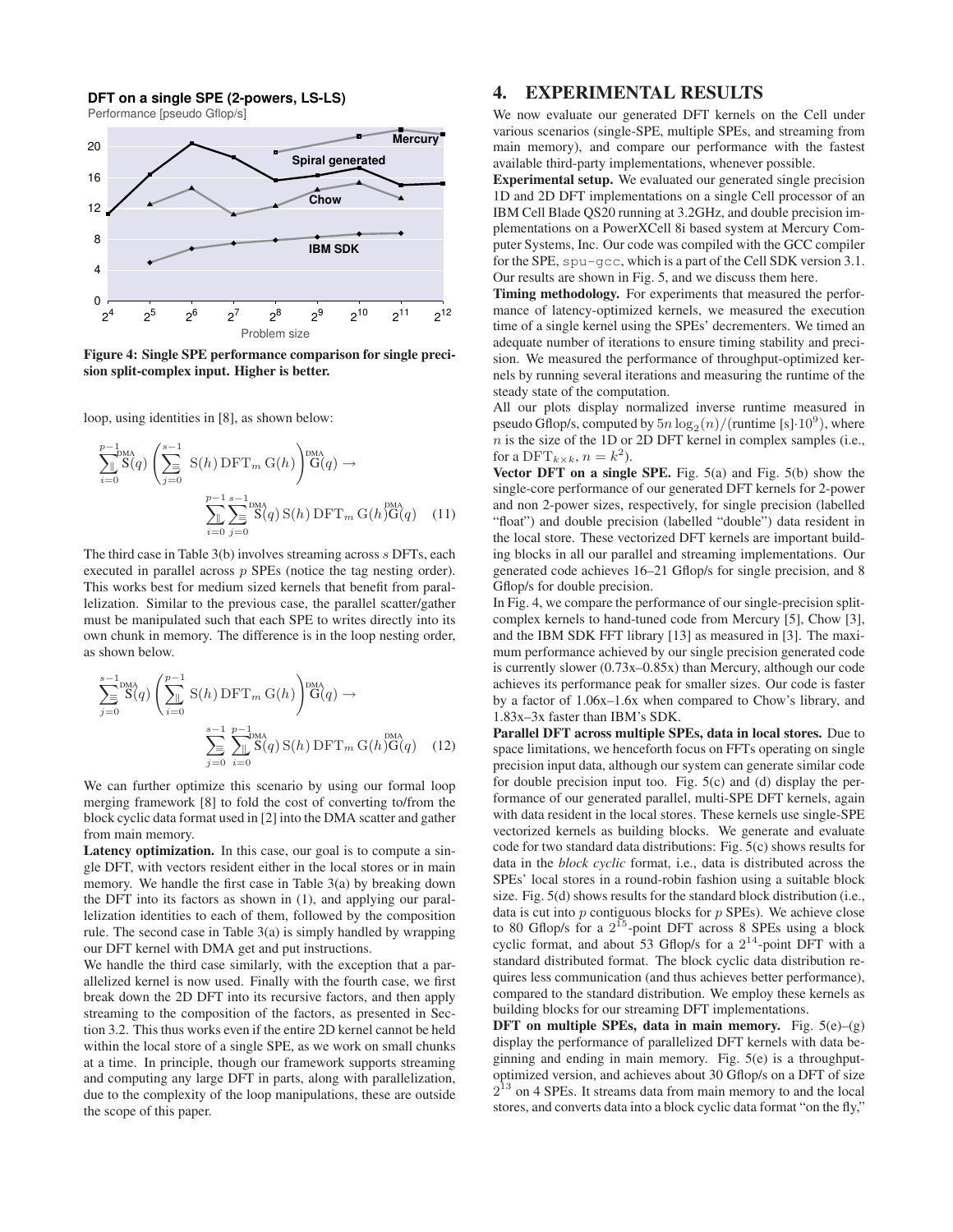**(a) DFT on a single SPE (2-powers, LS-LS)**

Performance [pseudo Gflop/s]







**(e) DFT on multiple SPEs (Mem-mem, throughput)** Performance [pseudo Gflop/s]

6

7

8

9

**1-SPE**

Problem size

<sup>10</sup> 2

 $2^{12}$  2

**4-SPEs**

**2-SPEs**









Performance [pseudo Gflop/s]



**(f) DFT on Multiple SPEs (Mem-mem)**

Performance [pseudo Gflop/s]







 $2^{13}$ 

**Figure 5: Performance results for 1D and 2D complex DFTs. Higher is better. Performance shown is for single precision data unless labelled "double". Plots (e) and (g) show throughput performance, all other plots present performance for latency-optimized code.**